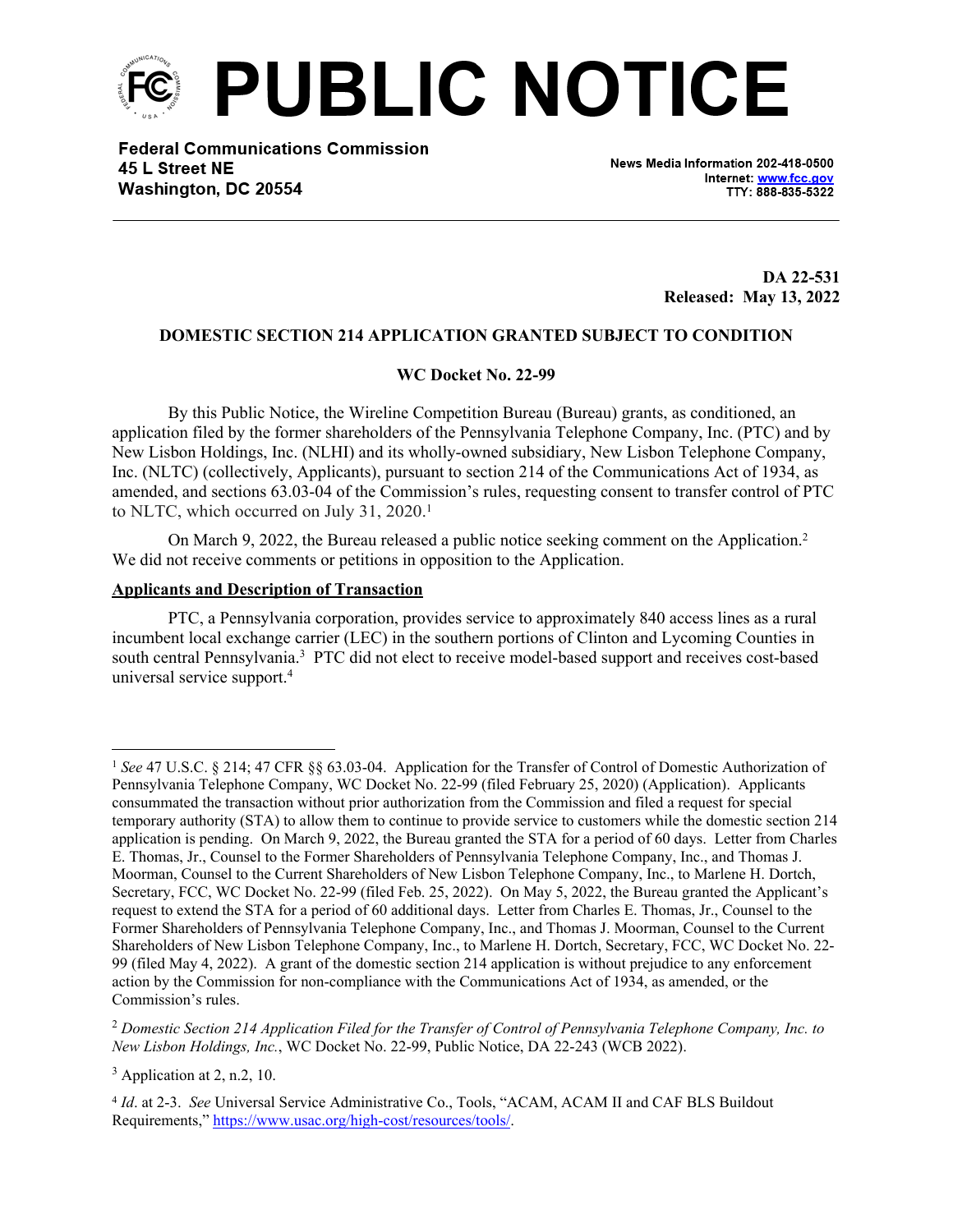NLTC, an Indiana corporation, provides service as a rural incumbent LEC in Henry County in south central Indiana.<sup>5</sup> NLTC did not elect to receive model-based support and receives cost-based universal service support.<sup>6</sup>

NLHI, a holding company, does not provide telecommunications services and is owned and controlled by a Board of Directors that is comprised of eight U.S. citizens.<sup>7</sup> NLHI's wholly-owned subsidiary, New Lisbon Broadband and Communications, LLC (NLBC), is a competitive LEC in Indiana.<sup>8</sup> NLBC received authorization for Rural Broadband Experiments (RBE) support for a 10-year term beginning in 2016.<sup>9</sup> NLBC also participated in and won the rights to provide service to 281 locations in Indiana through Phase I of the Rural Digital Opportunity Fund (RDOF) Auction.<sup>10</sup>

The former shareholders of PTC sold 100% of all issued and outstanding shares to NLTC on July 31, 2020 without prior authorization from the Commission.<sup>11</sup> On August 14, 2021, Applicants consummated a *pro forma* transaction resulting in NLTC, PTC, and NLBC becoming wholly-owned subsidiaries of NLHI.<sup>12</sup>

## **Discussion**

The Applicants have consummated a transaction involving companies that receive high-cost universal service support under the different support mechanisms of fixed model-based support and costbased support (a mixed support transaction). The Commission has found that this type of transaction could result in potential harm to its goal of ensuring that limited universal service funding is distributed efficiently and effectively.<sup>13</sup> When a company receiving a fixed level of support acquires or is acquired by a company receiving support based on its costs, the combined companies could, and in some instances might have an economic incentive to, shift certain shared or common costs from the model-based support company to the cost-based support company.<sup>14</sup> If cost shifting were to occur, the combined company, post-transaction, could obtain more high-cost universal service support than the two companies did as separate entities, not because of any new investment, expense, or buildout, but rather solely because of the application of accounting procedures.<sup>15</sup> Such an outcome is inconsistent with the Commission's general

<sup>7</sup> Application at 9.

<sup>8</sup> *Id.* at 2, n.3. NLBC provides wholesale broadband services within the NLTC service area, as well as cable television service in Henry County, Randolph County, and Wayne County in Indiana. *Id*.

9 *Id.* at 3 (citing *Rural Broadband Experiment Support Authorized for Winning Bid Submitted by New Lisbon Broadband and Communications, LLC*, WC Docket Nos. 10-90, 14-259, Public Notice, 31 FCC Rcd 4405 (WCB 2016)).

<sup>10</sup> *Rural Digital Opportunity Fund Support Authorized for 2,576 Winning Bids*, AU Docket No. 20-34, WC Docket Nos. 10-90, 19-126, Public Notice, DA 21-151, Attach. A (Authorized Long Form Applicants and Winning Bids) (WCB/OEA, Feb. 14, 2022).

 $11$  Application at 1-3, 9.

<sup>12</sup> *Id.* at 2, n.3.

<sup>15</sup> *Id*.

<sup>5</sup> Application at 10.

<sup>6</sup> *Id*. at 2-3. *See* Universal Service Administrative Co., Tools, "ACAM, ACAM II and CAF BLS Buildout Requirements," <https://www.usac.org/high-cost/resources/tools/>.

<sup>13</sup> *Joint Application of W. Mansfield Jennings Limited Partnership and Hargray Communications Group, Inc. for Consent to the Transfer of Control of ComSouth Corporation Pursuant to Section 214 of the Communications Act of 1934*, WC Docket 18-52, Memorandum Opinion and Order, 33 FCC Rcd 4780, 4784, para. 19 (2018). (*Hargray/ComSouth Order*).

<sup>14</sup> *Id*. at 4785-86, para. 20.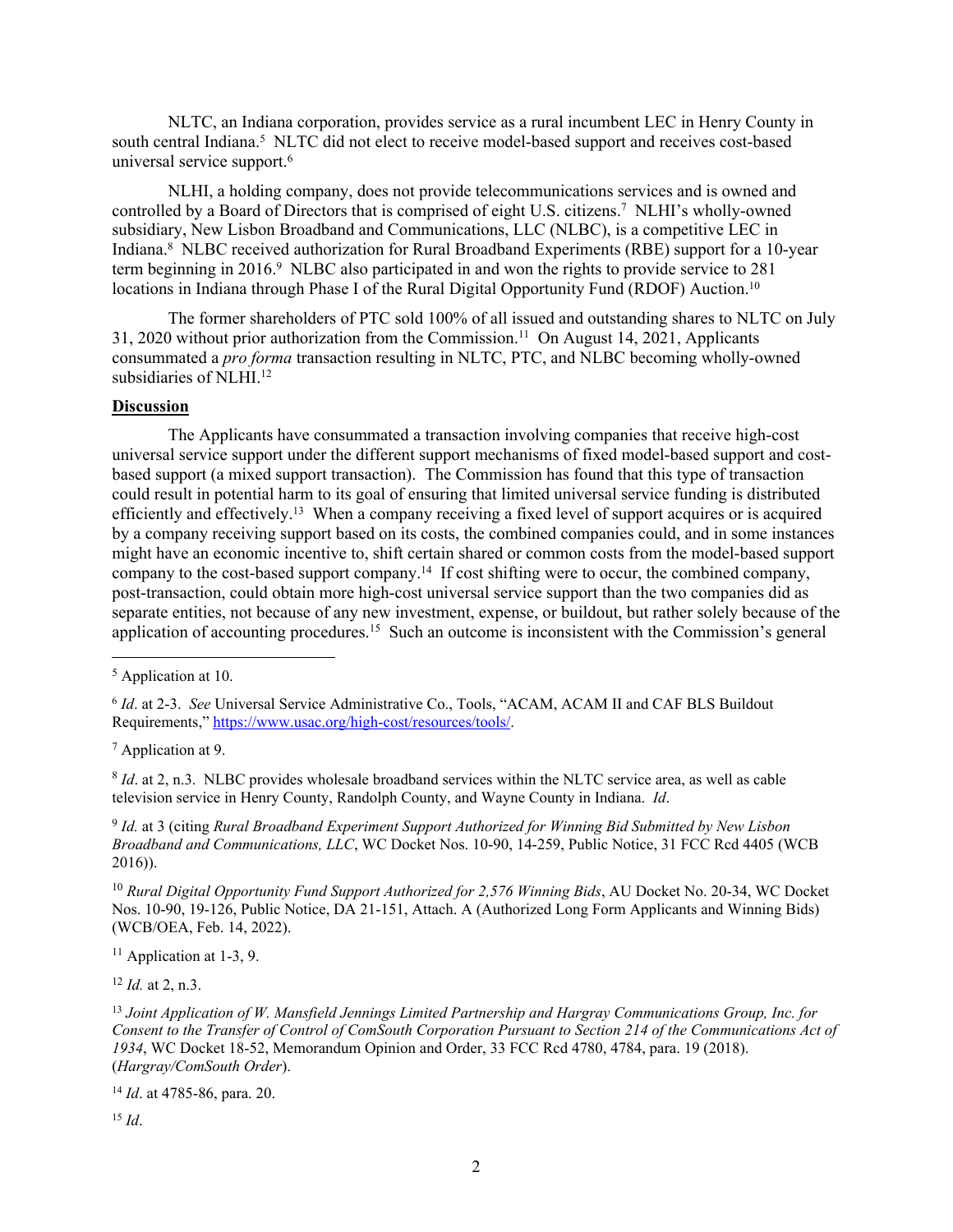expectation that transactions generate efficiencies that reduce the combined company's costs.<sup>16</sup> Moreover, providing additional universal service support to a company as a result of cost shifting solely because it acquired or merged with another company is not an efficient use of limited universal service resources.<sup>17</sup>

In the *Hargray/ComSouth Order*, in which the Commission approved a mixed support transaction, it sought to prevent cost shifting and to protect the finite resources of the high-cost universal service fund by imposing a limited condition that capped high-cost universal service support based on the operating expenses of the entity receiving cost-based support.<sup>18</sup> The Commission also directed the Bureau to impose the same limited condition on future transactions between parties receiving different types of high-cost universal service support.<sup>19</sup>

NLHI wholly-owns NLTC and, as a result of the transaction, PTC. Both NLTC and PTC receive cost-based support. NLHI also wholly-owns NLBC, which, at the time of the transaction closing, received a fixed level of high-cost support through the RBE program, and will now also receive a fixed level of RDOF auction support. Because the companies received high-cost universal service support under different support mechanisms when the transaction closed, the potential for harm caused by costshifting is specific to this transaction. Accordingly, to mitigate the potential for cost shifting, we grant the Application subject to the condition adopted in the *Hargray/ComSouth Order*. <sup>20</sup> The combined operating expenses of the post-consummation company's rate-of-return affiliates<sup>21</sup> shall be capped at the averaged combined operating expenses of the three calendar years preceding the transactions' closing date for which the operating expense data are available.<sup>22</sup> This cap shall remain in effect for seven years from the consummation of the transaction.<sup>23</sup> The condition will sunset if all of a post-consummation company's rate-of-return affiliates become model-based support companies at any point during the seven-year period.<sup>24</sup>

<sup>20</sup> *Hargray/ComSouth Order*, 33 FCC Rcd at 4788-90, paras. 26-31.

<sup>21</sup> *See* 47 U.S.C. § 153(2).

<sup>22</sup> The cap will apply to cost recovery under both High-Cost Loop Support (HCLS) and Connect America Fund-Broadband Loop Support (CAF-BLS) and will be applied proportionately to each affiliate's accounts used to determine the affiliate's eligible operating expense for HCLS and CAF-BLS. For example, if the cap requires that a post-consummation company's eligible operating expense be reduced by 10%, then each account used to determine each rate-of-return affiliate's eligible operating expenses shall be reduced by 10%. For purposes of this cap, operating expenses shall include maintenance, network support/network operations/general, benefits, rent expenses, and corporate operations, while depreciation, return on investment, and taxes shall be excluded. *See Hargray/ComSouth Order*, 33 FCC Rcd at 4789, para. 28. For all covered entities, the new cap shall also include an annual adjustment for inflation based on the Gross Domestic Product-Channel Price Index (GDP-CPI) for the years in which the new cap remains in effect. *Id.* at 4790, para. 30.

<sup>23</sup> The Commission has found seven years to be an appropriate period over which to monitor enforcement of the condition and to ensure that the combined entity, which will continue to receive support, does not shift costs from year-to-year. *Id*. at 4789-90, para. 29, fn.78.

<sup>24</sup> *Id*. at 4789-90, para. 29.

<sup>16</sup> *Id*.

<sup>17</sup> *Id*. at 4786, para. 21.

<sup>18</sup> *Id*. at 4788-90, paras. 26-31.

<sup>19</sup> *Id*. at 4789, para. 27, n.72. *See also Domestic Section 214 Application for the Transfer of Control of Lavaca Telephone Company, Inc. to Dobson Technologies Inc.*, WC Docket No. 20-389, Order on Reconsideration, FCC 21-63, para. 14 (2021) (reaffirming the Commission's delegation to the Bureau to continue to apply the mixed support condition where necessary).